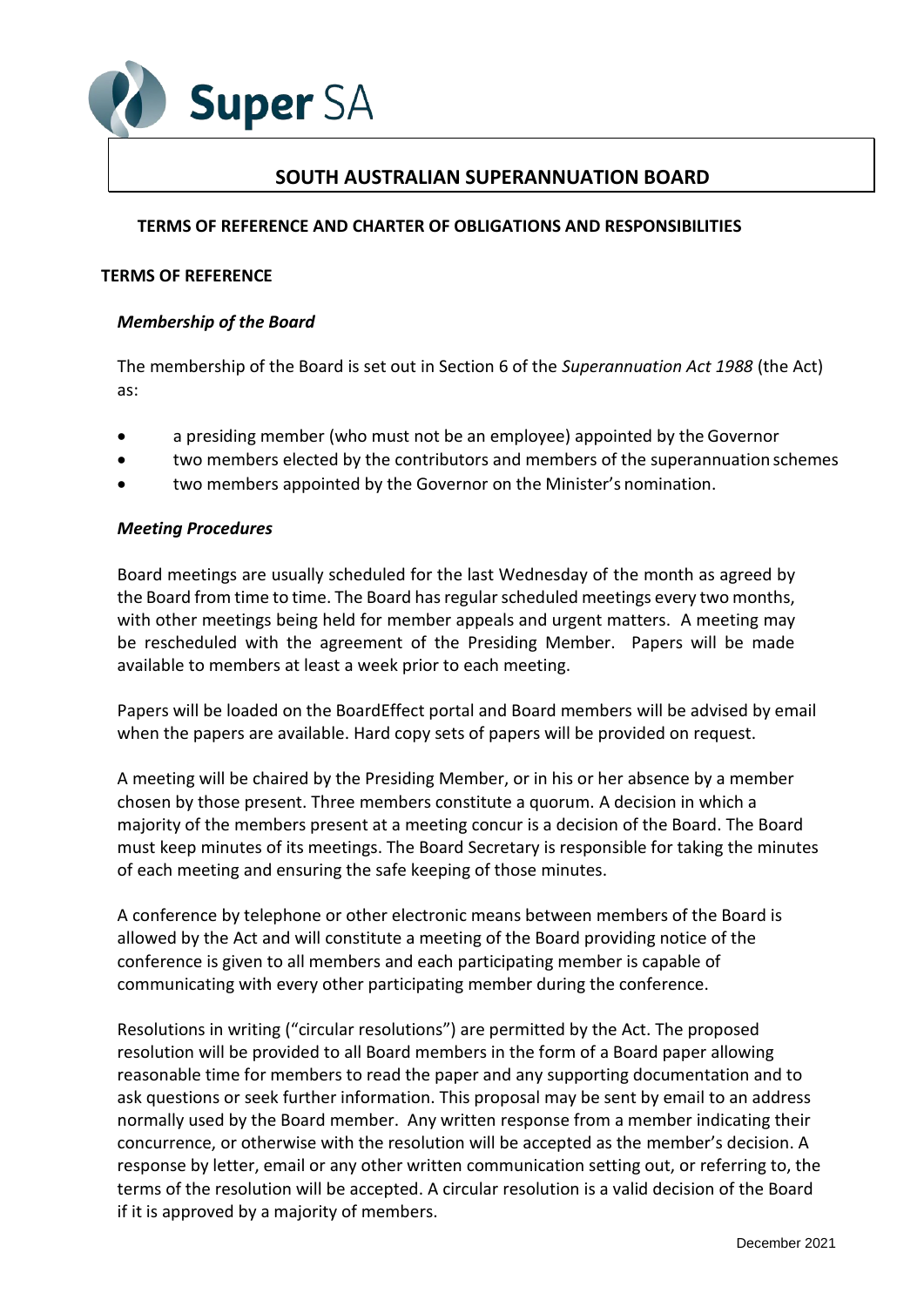Minutes for electronic meetings will be kept and decisions made by circular resolution will be minuted at the next sitting of the Board to ensure that appropriate records are maintained.

Board Policy SUP 78 *Access to Board Papers* details the access of Board members to Board papers during and following their term of appointment.

## *Conflicts of Interest*

The Board has adopted a Conflict of Interest Policy SUP 76, which sets out the responsibilities of Board members in relation to conflicts of interest and how those conflicts will be managed.

## *Stakeholders*

The major stakeholders of the Board are:

- The contributors and members of the superannuation schemes administered by the Board.
- The Treasurer
- Department of Treasury and Finance
- Funds Management Corporation of South Australia (Funds SA)
- State public sector unions
- Superannuation Federation
- Regulators (eg Australian Prudential Regulation Authority)
- SA Auditor General etc)
- SA Government Agencies.

### *Resources*

The Department of Treasury and Finance provides, through the State Superannuation Office, the staff and administrative services to allow the Board to carry out its responsibilities. A Service Level Agreement is in place between the Board and the Department which sets out the services to be provided and the service level standards to be met. The provision of resources by the Department will be reviewed by the Board when the Service Level Agreement is due to be renewed.

## *Functions of the Board*

The Board is responsible to the Treasurer for all aspects of the administration and governance of the superannuation schemes established by the *Superannuation Act 1988*, and the *Southern State Superannuation Act 1994*, except the management and investment of the funds. The Board is also Trustee of the SA Ambulance Service Superannuation Scheme.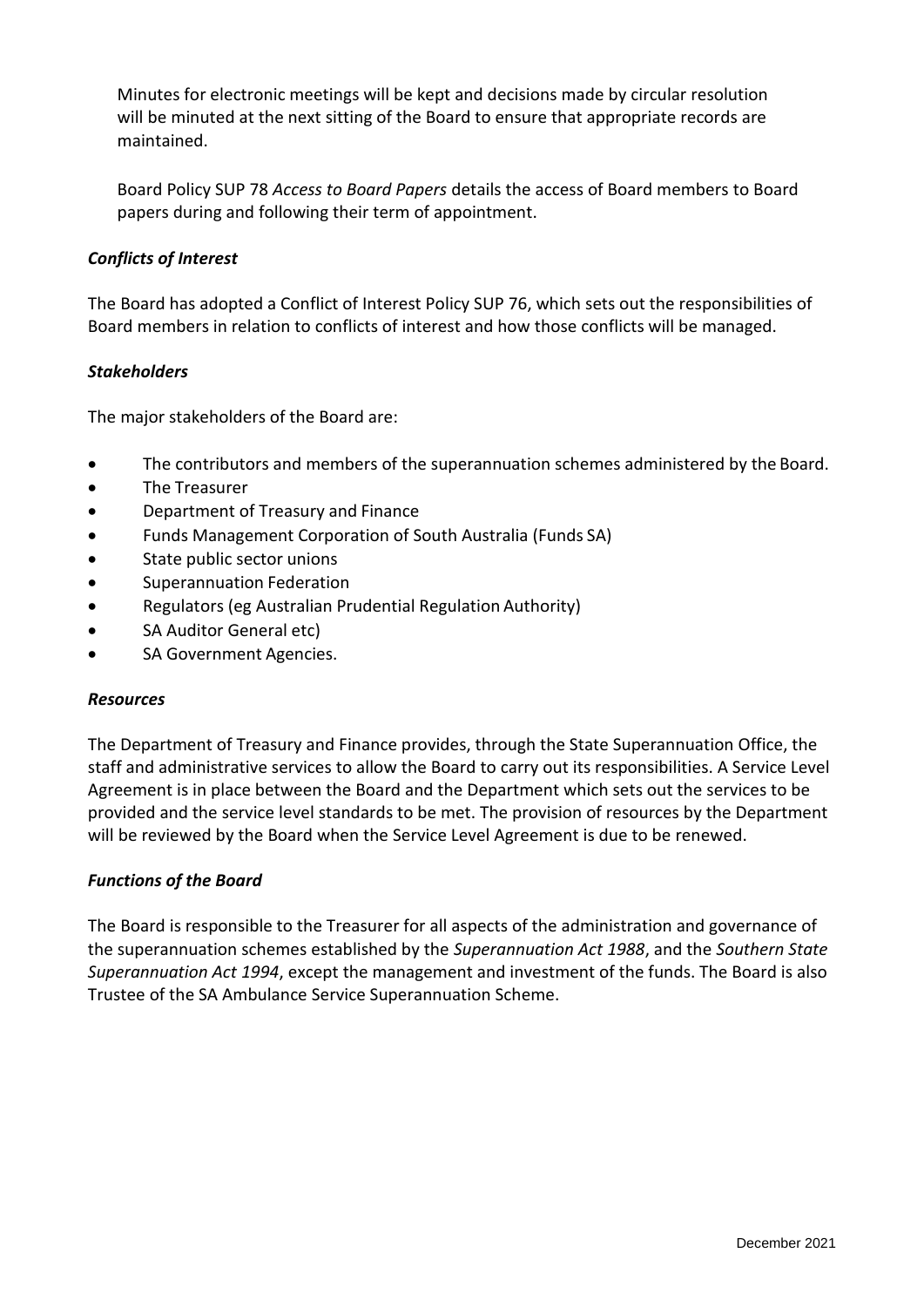The functions are addressed in more detail in the Charter of Obligations and Responsibilities below.

To assist it in undertaking its functions the Board may form sub-committees. Each sub-committee will have its own terms of reference, which will be reviewed annually and approved by the Board.

## *Review*

Department of Premier and Cabinet Circular PC022 *Improving the Effectiveness of Government Boards and Committees* has a requirement that the effectiveness and ongoing need for the functions of government boards and committees be reviewed regularly.

The Board and sub-committees will undertake an annual performance self-appraisal to meet the requirements of the Financial Management Compliance Program. An external performance appraisal will be undertaken every three years.

## **CHARTER OF OBLIGATIONS AND RESPONSIBILITIES**

## *Strategic Direction*

- Determine the strategic direction for administration of the schemes and review reporting against achievement of the plan
- Establish an effective communication and marketing strategy for both contributory and non-contributory members.
- Review long-term resourcing and scheme sustainability
- To approve any revised or enhanced products.

## *Individual Board Member Obligations*

- To act honestly in all matters concerning the schemes
- To take the same care, skill and diligence as an ordinary prudent person would take in dealing with the property of another for whom that person felt a moral obligation
- To ensure all duties and powers are performed and exercised in the best interests of scheme members and/or their dependants
- Not to enter into any contract, or do anything else, that would prevent a Board Member from, or hinder a Board Member in, properly performing or exercising all functions or powers
- To allow a beneficiary access to certain information or documents (which includes the fund's governing rules, its audited accounts and other information to enable the member to evaluate the fund's management and financial condition)
- To identify and declare anything that would be a conflict of interest to their position as a Board Member
- To comply at all times with the requirements of the *Public Sector Act 2009 and the Public*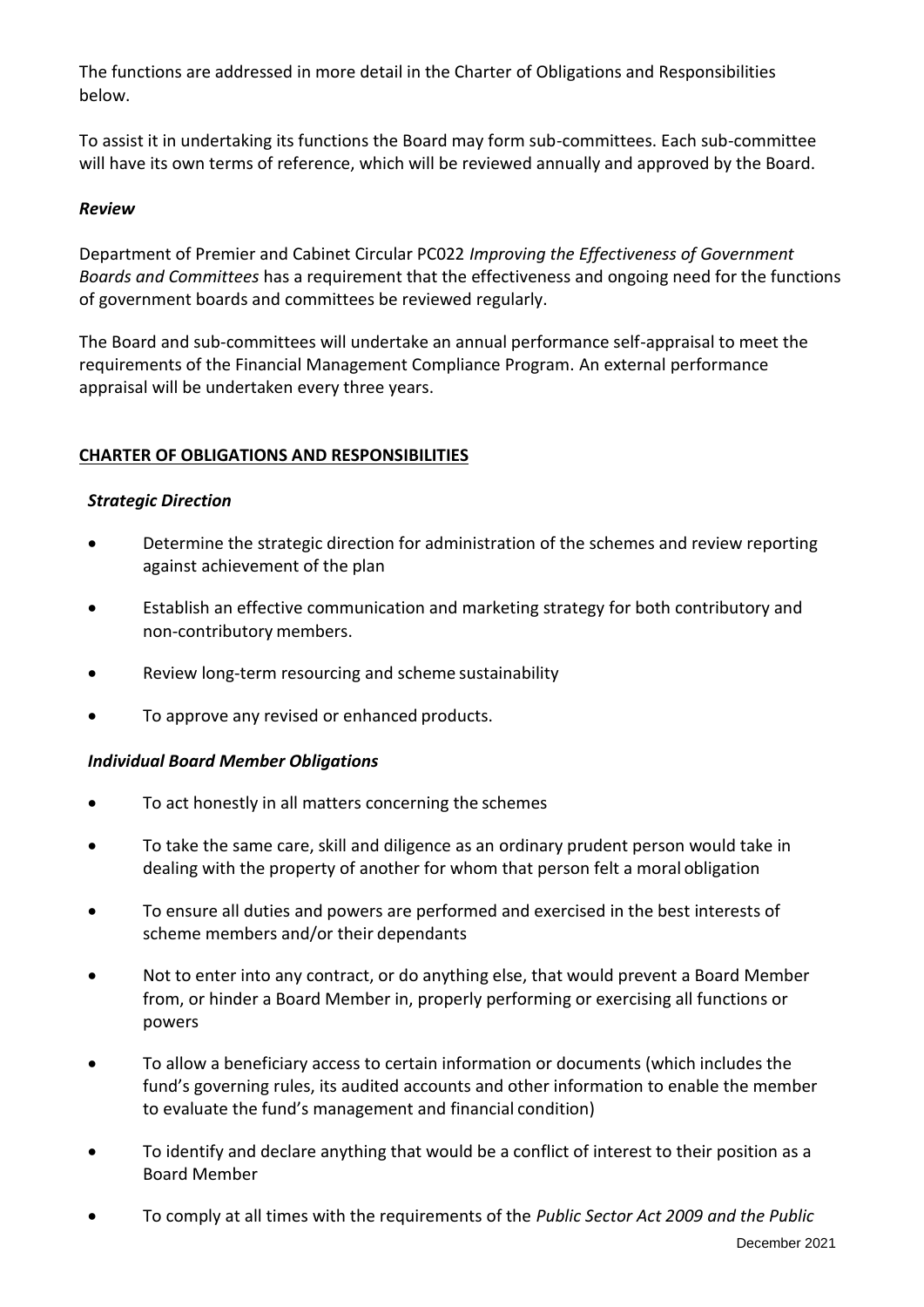## *Sector (Honesty and Accountability) Act 1995*

 To undertake any relevant training and to maintain skills and knowledge to ensure continued effective performance of their role as a Board member.

## *Administration/Superannuation Provider*

Recommend to the Treasurer as to who should be the superannuation provider

- Ensure a Service Level Contract is in place for administrative services, which clearly defines the duties and responsibilities of the superannuation administrator, performance expectations and the fees to be paid
- Review and approve the superannuation provider's Strategic Plan for achieving outcomes required under the Service Level Contract
- Review and monitoring of the superannuation provider's actual performance against the Service Level Contract

Liaise with the Funds SA Board providing input and comments on its yearly Performance Plan

- Review recommendations provided to it with a focus on best member outcomes, aligned to SPS 515 Strategic Planning and Member Outcomes
- Review and monitor adequacy of the IT Governance structure.

## *Delegation of Powers*

- Ensure that delegation of decision-making powers (including any limits on these delegations) are in place and clearly documented
- Ensure that the powers so delegated are being properly and effectively exercised, through periodic review.

### *Review and Decision*

- Determine Board Policies on all matters relating to the administration of the schemes and recommend appropriate legislative amendments to the Treasurer where difficulties or inequitiesarise
- Resolve any doubts or difficulties in the administration of the schemes
- Act as an appellant body in respect of all decisions, which have been made by the superannuation provider under delegation, in accordance with a defined complaint and reviewprocedure
- Determine income reserving policies for the schemes.